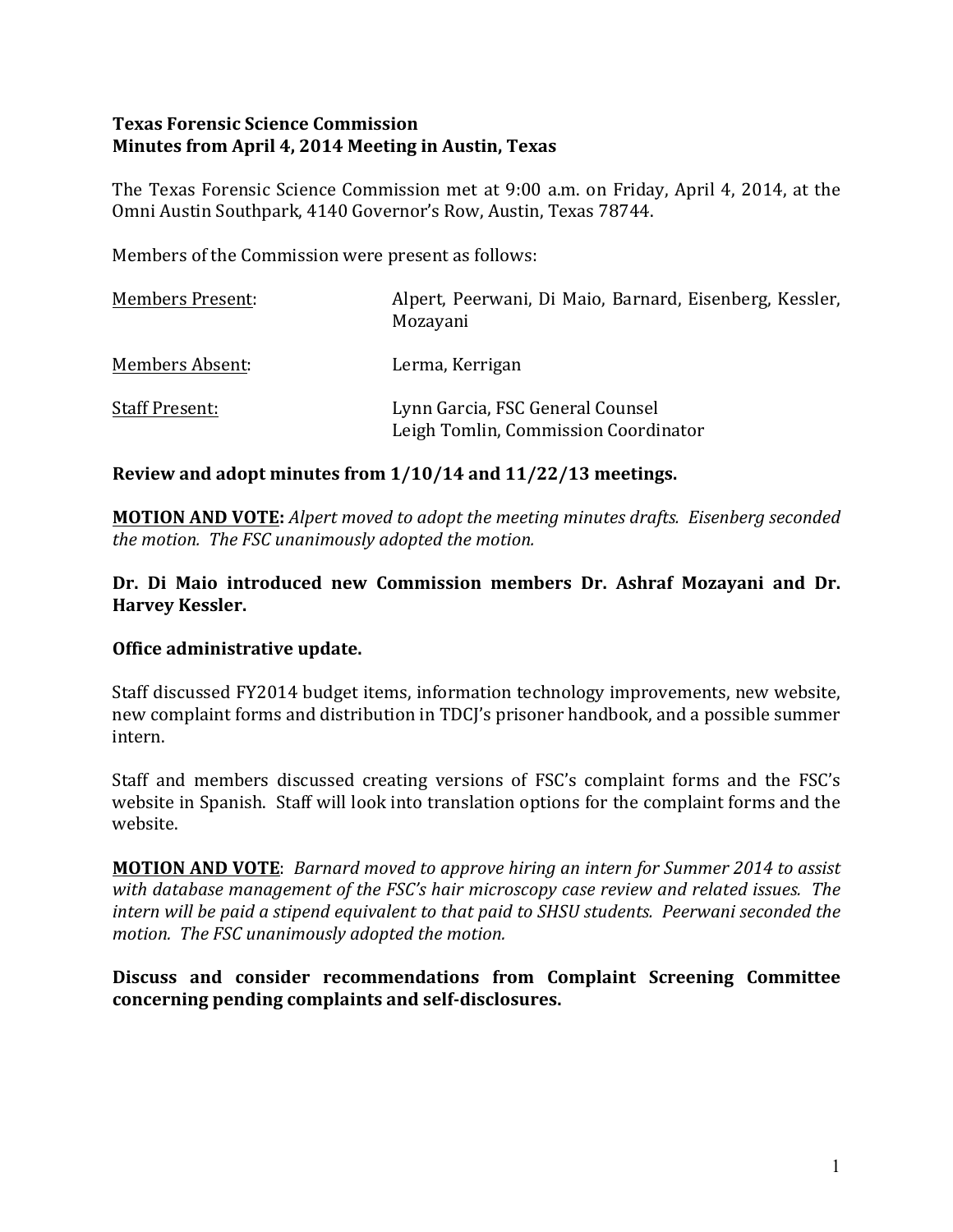# 1. #13-07 DPS – Garland (Controlled Substance – Hawkins)

**MOTION AND VOTE:** Peerwani moved to dismiss the complaint, because after review of the *case file, there is no viable allegation of negligence or misconduct in the complainant's* submission. Barnard seconded the motion. The FSC unanimously adopted the motion.

# 2. #13-08 DPS – Abilene (Controlled Substance – Hutchinson)

**MOTION AND VOTE:** Alpert moved to dismiss the complaint, because complainant's allegations about improper weighing of the controlled substance by the laboratory are *contradicted by the documents, and allegations of police misconduct in the initial weighing of the substance are beyond the scope of the Commission's jurisdiction. Eisenberg seconded the motion. The FSC unanimously adopted the motion.* 

# 3. #14-01 – Bell County DA's Office, Knox and Associates – (Digital Video – Powell)

**MOTION AND VOTE:** Eisenberg moved to direct staff to obtain the trial transcript, contact *the Bell County District Attorney, contact the complainant with a status update, and possibly* reach out to digital evidence experts regarding an independent assessment of the evidence in *the case. Peerwani seconded the motion. The FSC unanimously adopted the motion.* 

## 4. #14-02 Bexar County Forensic Center – (DNA – Fuller)

**MOTION AND VOTE:** Alpert moved to recommend the full FSC dismiss the complaint and *direct staff* to contact the Innocence Project about assisting the complainant in obtaining any *DNA* records that may be available in his case. Mozayani seconded the motion. The FSC *unanimously adopted the motion.* 

\*Dr. Di Maio recused himself from discussion and vote on this complaint.

# 5.  $\#14$ -03 Baylor College of Medicine – (DNA – Padieu)

**MOTION AND VOTE:** *Barnard moved to dismiss the complaint, because the laboratory is not an DPS-accredited laboratory and commission members see no potential educational benefit in* pursuing the complaint further. Eisenberg seconded the motion. Alpert, Di Maio, Barnard, *Eisenberg, Kessler, Mozayani voted in favor of the motion. Peerwani voted against the motion.*

### 6.  $#14-04$  Civil – General Allegations (Medical Report – Levee)

**MOTION AND VOTE:** Eisenberg moved to dismiss the complaint, because it is related to a *civil case that falls outside the Commission's jurisdiction. Barnard seconded the motion. The FSC unanimously adopted the motion.*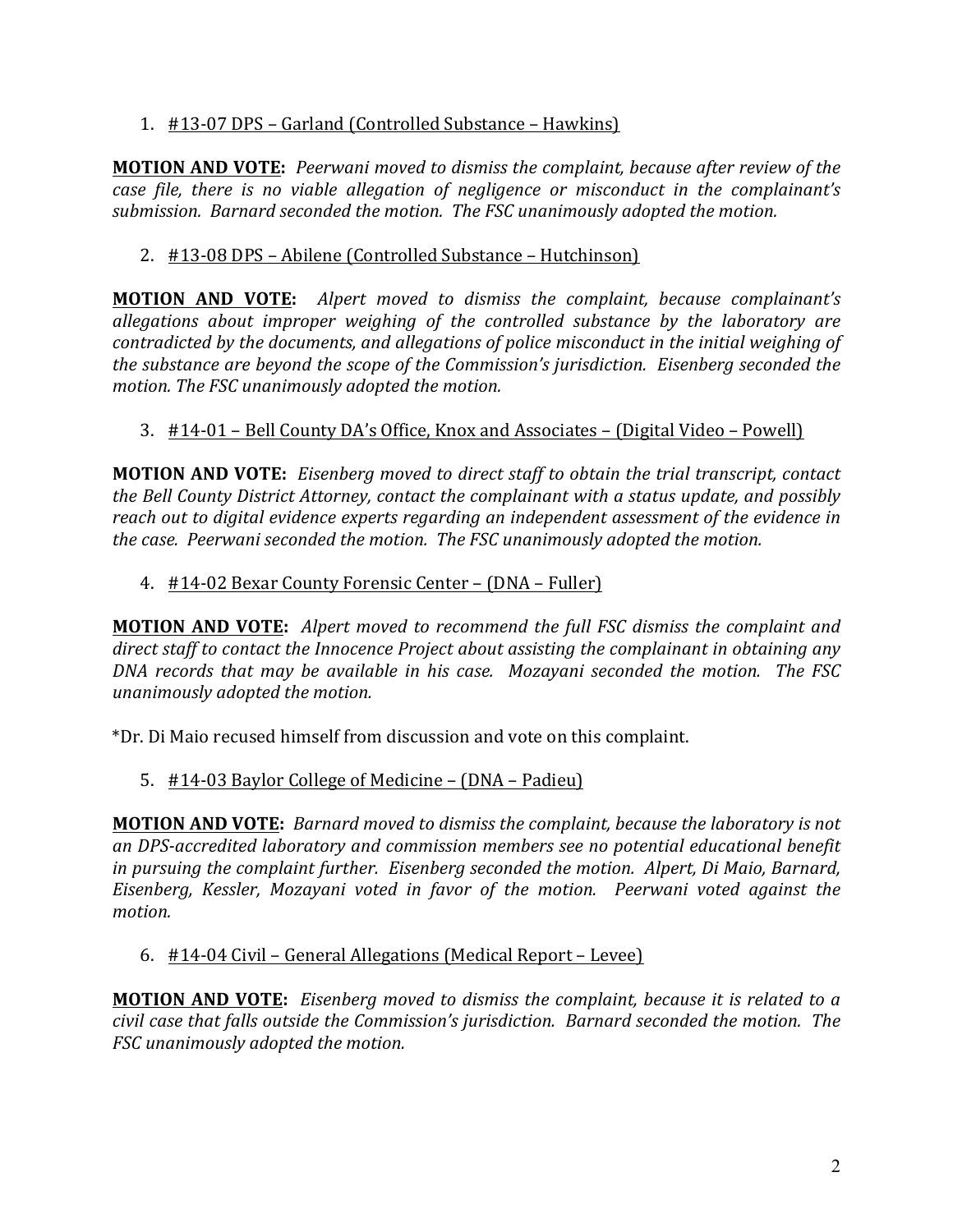### 7. #14-05 Bexar County Crime Lab – (DNA – Sutton)

**MOTION AND VOTE:** Alpert moved to dismiss the complaint, because the analysis occurred *before the effective date of the DPS accreditation program, the Commission is unable to obtain the results of DNA analysis on behalf of complaints, and members see no potential educational benefit in pursuing the complaint further. Peerwani seconded the motion. The FSC* unanimously adopted the motion.

\*Dr. Di Maio recused himself from discussion and vote on this complaint.

# **Members took a brief break from 10:26 - 10:44 a.m.**

Update on Attorney General Opinion Request submitted by District Attorney Rod Ponton and status of responses.

An Attorney General Opinion related to the request has not yet been issued.

## **Update from Houston Police Department ("HPD") Crime Lab Director Irma Rios on** transition to Houston Forensic Science LGC and recent Bromwich report.

Irma Rios gave a presentation for this agenda item. The presentation covered the transition from HPD to an independent laboratory. The presentation also covered the laboratory's experience with a major sexual assault kit backlog reduction initiative, as well as recent findings by Michael Bromwich as a follow-up to his initial investigative report issued in June 2007. Members of the Commission and the public asked questions.

### Update on arson case review and implementation of recommendations.

The Innocence Project of Texas' Jeff Blackburn and Nick Vilbas addressed the FSC with a brief update on the review.

### **Members broke for lunch at 11:39 and reconvened at 12:15 p.m.**

# **Report from AAFS February 2014 annual meeting attendance and presentations.**

Dr. Di Maio, Lynn Garcia, and the Honorable Judge Barbara Hervey updated Commission members on their participation and feedback from presentations at the AAFS conference.

### **Report from February 3-4 National Commission on Forensic Science meeting.**

Dr. Di Maio and Lynn Garcia reported on their attendance at the meeting.

## **Report from February 28, 2014 Actual Innocence seminar at the Center for American** and International Law in Plano, Texas.

Lynn Garcia reported on her presentation at the seminar.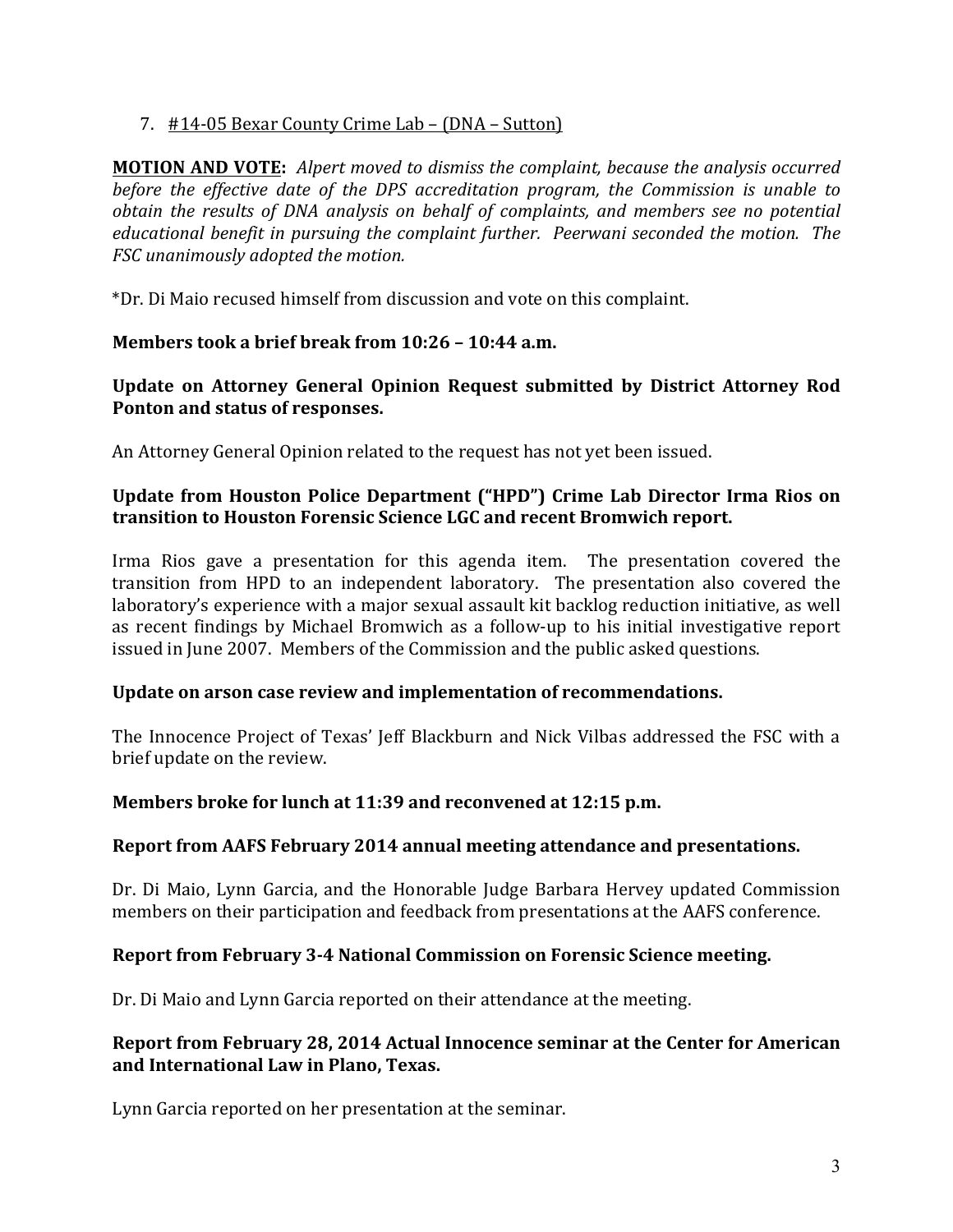# Texas Department of Public Safety - El Paso #11-11 language clarification addendum request from TACLD.

**MOTION AND VOTE:** Mozayani moved to table the issue and direct general counsel to work with TACLD and the DPS in publishing an addendum clarifying the "ion trap" language in the *final report.* Barnard seconded the motion. The FSC unanimously adopted the motion.

### Update from FSC's Hair Microscopy Panel, including introduction of technical review **team co-chairs, and recommended action items from March 7, 2014 meeting in Houston.**

FSC's general counsel, Lynn Garcia, provided an introduction of technical review team members and an overview of action items from the panel's March 7, 2014 meeting at DPS – Houston's crime laboratory. Garcia reviewed a detailed hair microscopy review process flowchart with members.

**MOTION AND VOTE:** Barnard moved to accept the proposed flowchart for the hair *microscopy review.* Peerwani seconded the motion. The FSC unanimously adopted the *motion.*

**MOTION AND VOTE:** Barnard moved to accept the proposed hair microscopy review *technical review team and selected chairs. Alpert seconded the motion. The FSC unanimously adopted the motion.*

## **Texas Department of Public Safety – Houston Self-Disclosure #12-06, including latest** retesting results and release of Texas Court of Criminal Appeals opinion in *Ex Parte Coty.*

Lynn Garcia reported on an additional corrective action discovered in the Salvador case retesting and review. Garcia also reported on the recent *Coty* decision and discussed its legal significance.

### **Forensic Development Committee update**

Staff reported on the West Virginia University Leadership Academy trainings, web-based training for laboratory managers, developing a cognitive bias lecture for laboratory employees, approving funds for ASCLD-LAB assessor training, Foresight plans with the Texas Association of Crime Lab Directors.

**MOTION AND VOTE:** Peerwani moved to approve the allocation of \$10K in Commission *funds for ASCLD-LAB assessor training for TACLD members. Mozayani seconded the motion. The FSC unanimously adopted the motion.*